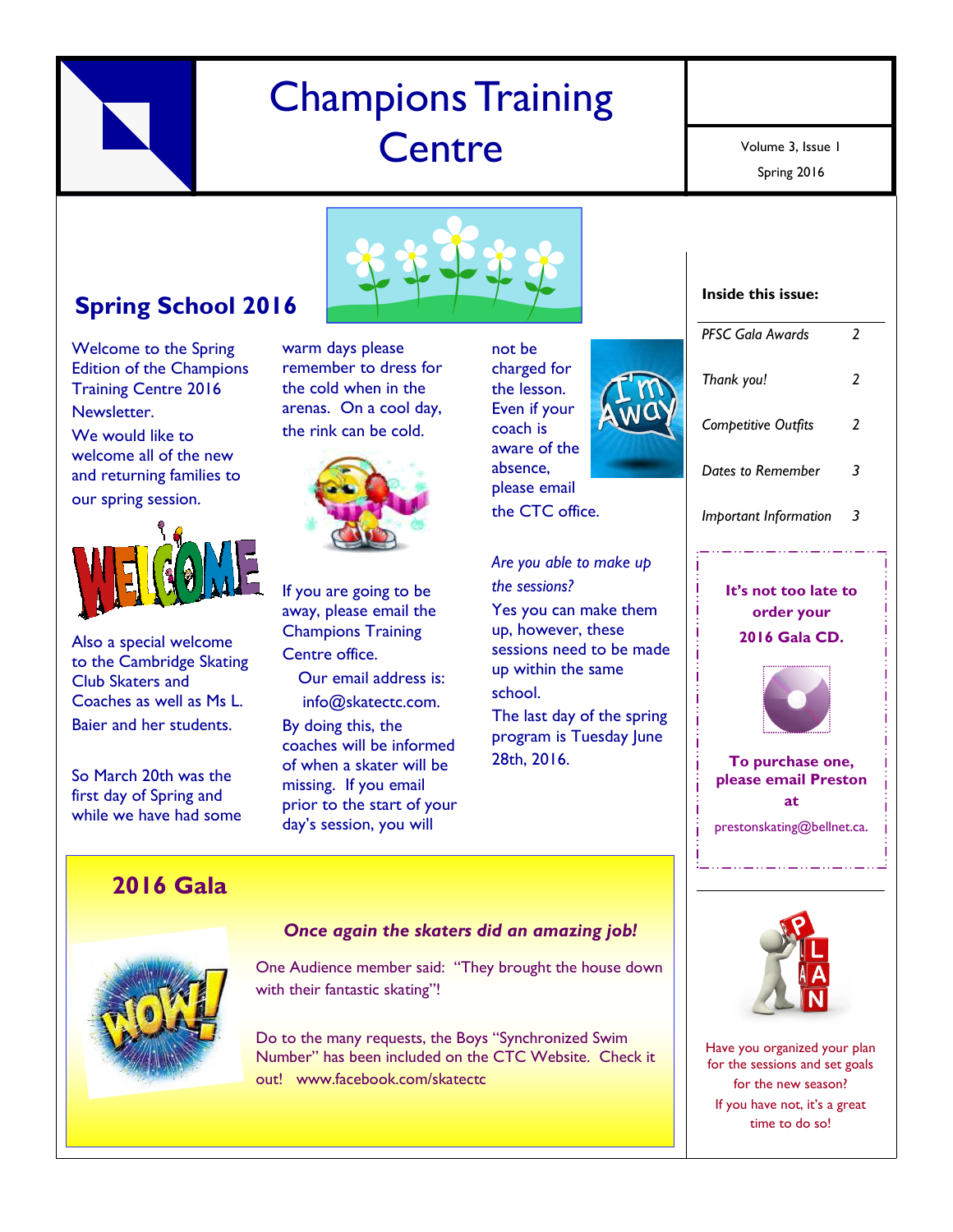

### Page 2 and **2** Champions Training Centre

### *2016 Preston Gala Awards*

For Leadership and Role Model: Brianne Tudisco

For Most Consistent in Practice and Performances: Megan DeJong

For Top Performance in Junior Productions: Casey Smith

For Top Performance in Senior Productions: Samantha Guerrero





On behalf of the Coaches, we would like to thank everyone who volunteered to make this show a success! This show could not have been done without the countless hours the volunteers contributed.

It's always worth the hard work when you see the smiles on the skaters faces!

### **Competition Outfits**

#### *Questions to Answer!*

- *1. Are you needing a new outfit?*
- *2. If you are planning on wearing your last years outfit, does it fit? If you require any alterations please contact your dressmaker.*

*If you answer YES to the 1st question you have two options: For a Fee, your choreographer can design a*

*competition outfit for you*

*OR*

*have the dressmaker design one for you.*



The fee for our choreographer to design the outfit is \$ 25.00 plus hst.

### *Suggested Seamstresses:*

*Irene Nemeth: nemeth\_irene@hotmail.com.*

*Sandra Ball: sandra.ball@sympatico.ca*

*Please note: Material purchase, fittings and beading would be organized thru the dressmaker.*

*For Any Monday Skater:*

*On Monday May 16th, 2016 there will be a City of Cambridge Meeting being held at Hespeler Arena in the evening at the Banquet Hall. It expected to draw a large crowd . Please give yourself extra time.*